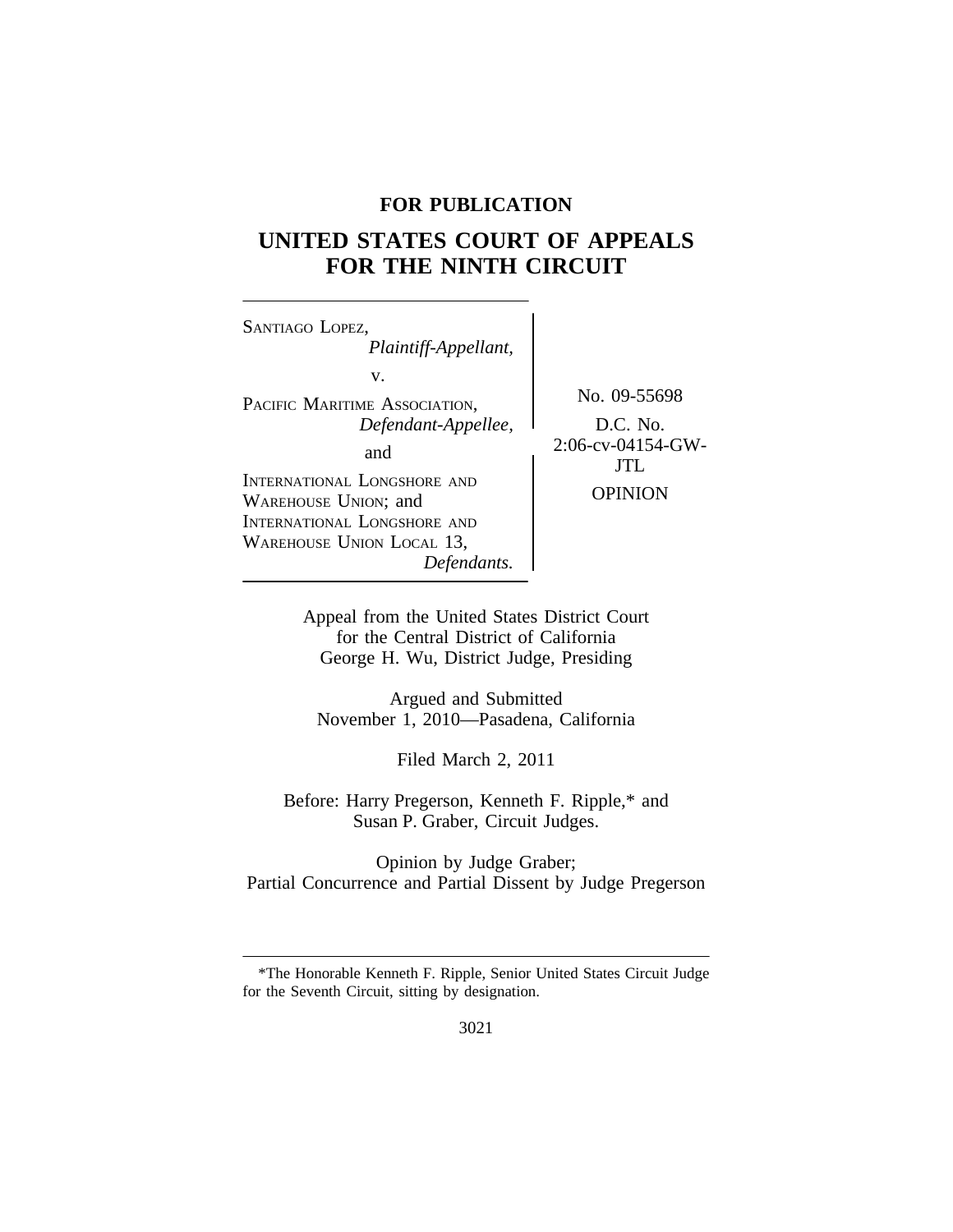## **COUNSEL**

Andrea L. Cook, Andrea Cook & Associates, Long Beach, California, for the plaintiff-appellant.

Jason M. Steele, Morgan, Lewis & Bockius LLP, Los Angeles, California, for the defendant-appellee.

#### **OPINION**

GRABER, Circuit Judge:

Plaintiff Santiago Lopez appeals from the entry of summary judgment in favor of Defendant Pacific Maritime Association on Plaintiff's claims for disparate treatment and disparate impact under the federal Americans with Disabilities Act of 1990 ("ADA") and the state Fair Employment and Housing Act ("FEHA"). On de novo review, *Doran v. 7- Eleven, Inc.*, 524 F.3d 1034, 1047 (9th Cir. 2008), we affirm.

I. *Background***<sup>1</sup>**

**<sup>1</sup>**Because this case comes to us after the entry of summary judgment for Defendant, we state the facts in the light most favorable to Plaintiff. *Dark v. Curry County*, 451 F.3d 1078, 1082 n.2 (9th Cir. 2006).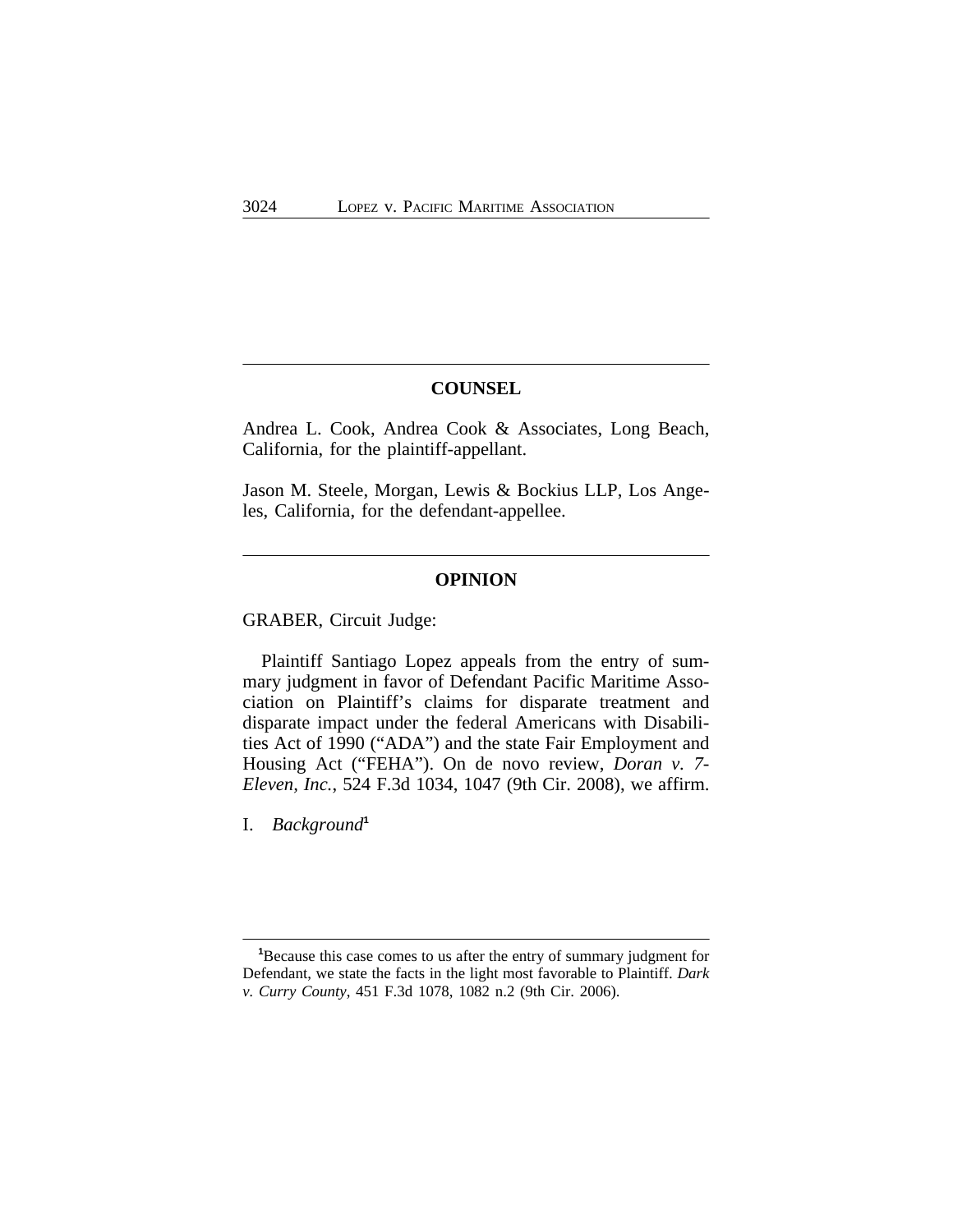Defendant represents the shipping lines, stevedore companies, and terminal operators that run the ports along the west coast of the United States. As the collective bargaining agent and payroll administrator of those employers, Defendant enforces the policies that govern the hiring of longshore workers who work along the west coast. One of those policies is a "one-strike rule," which eliminates from consideration any applicant who tests positive for drug or alcohol use during the pre-employment screening process. Defendant notifies its applicants at least seven days in advance of administering the drug test. Failing the drug test, even once, disqualifies an applicant permanently from future employment.

Plaintiff wants to be a longshoreman. He first applied in 1997 at the port in Long Beach, California. At that time, however, Plaintiff suffered from an addiction to drugs and alcohol. When Defendant administered its standard drug test, Plaintiff tested positive for marijuana. Defendant therefore disqualified Plaintiff from further consideration under the one-strike rule.

In late 2002, Plaintiff recognized the deleterious effects on his health that his addictions had caused. He became clean and sober and, in 2004, reapplied to be a longshoreman. Because of the one-strike rule, Defendant rejected Plaintiff's application. At that time, Defendant did not know of Plaintiff's earlier addiction. Plaintiff attempted to appeal, but Defendant never entertains appeals from disqualifications arising from positive drug tests.

Plaintiff then filed this action, claiming that Defendant violated the ADA and the FEHA by discriminating against him on the basis of his protected status as a rehabilitated drug addict. *See* 42 U.S.C. §§ 12112(a), 12114(b)(1) (expressly protecting from employment discrimination any person who has "been rehabilitated successfully and is no longer engaging in [illegal drug use]"); Cal. Gov't Code § 12926(*l*) (incorporating by reference any protection in the ADA not expressly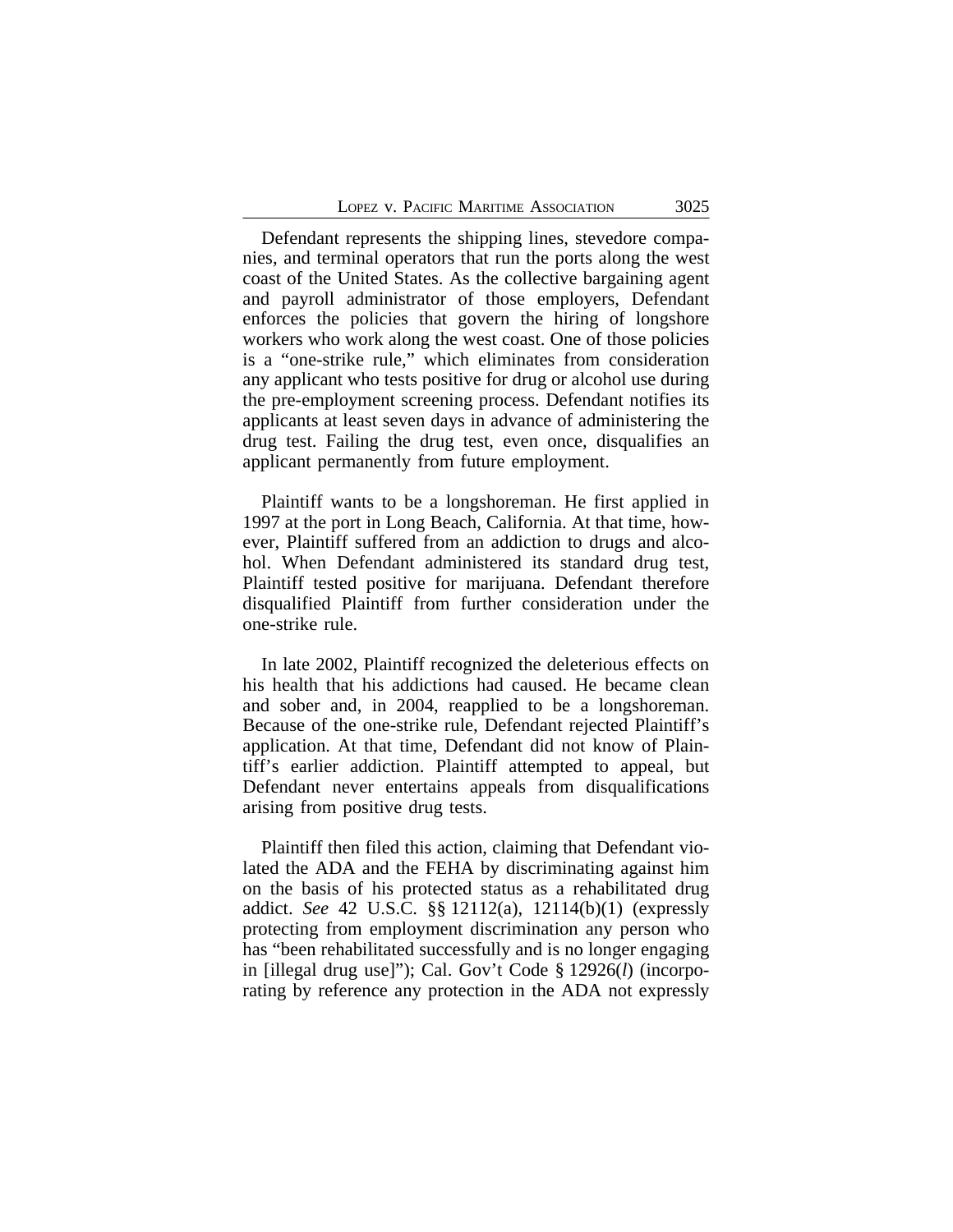incorporated into the FEHA). The district court granted summary judgment to Defendant. Plaintiff timely appeals.

#### II. *Plaintiff's Disparate Treatment Claim*

**[1]** In support of his disparate treatment claim, Plaintiff makes three arguments. He first argues that the one-strike rule facially discriminates against recovering or recovered drug addicts. We disagree. The rule eliminates *all* candidates who test positive for drug use, whether they test positive because of a disabling drug addiction or because of an untimely decision to try drugs for the first time, recreationally, on the day before the drug test. Conversely, the rule allows a drugaddicted applicant who happens to be sober at the time of the drug test to complete pre-employment processing successfully. Here, for example, had Plaintiff applied for the *first* time in 2004, he would qualify for employment despite his status as a recovering addict. The triggering event for purposes of the one-strike rule is a failed drug test, not an applicant's drug addiction.

**[2]** The Supreme Court's opinion in *Raytheon Co. v. Hernandez*, 540 U.S. 44 (2003), supports our view of the onestrike rule. There, the Court held that an employer's policy not to rehire workers who lost their jobs due to drug-related misconduct constituted a "neutral," "legitimate, [and] nondiscriminatory reason for refusing to rehire" the aggrieved employee. *Id.* at 53. The Court disapproved of the argument that, because the employee's misconduct related to his drug addiction, the employer's refusal to rehire him on account of that misconduct violated the ADA. *Id.* at 54 n.6. The ADA prohibits employment decisions made because of a person's qualifying disability, not decisions made because of factors merely related to a person's disability. *See Hazen Paper Co. v. Biggins*, 507 U.S. 604, 611 (1993) (holding that an employer's decision "wholly motivated by factors other than age" does not constitute age discrimination, even if "the motivating factor is correlated with age").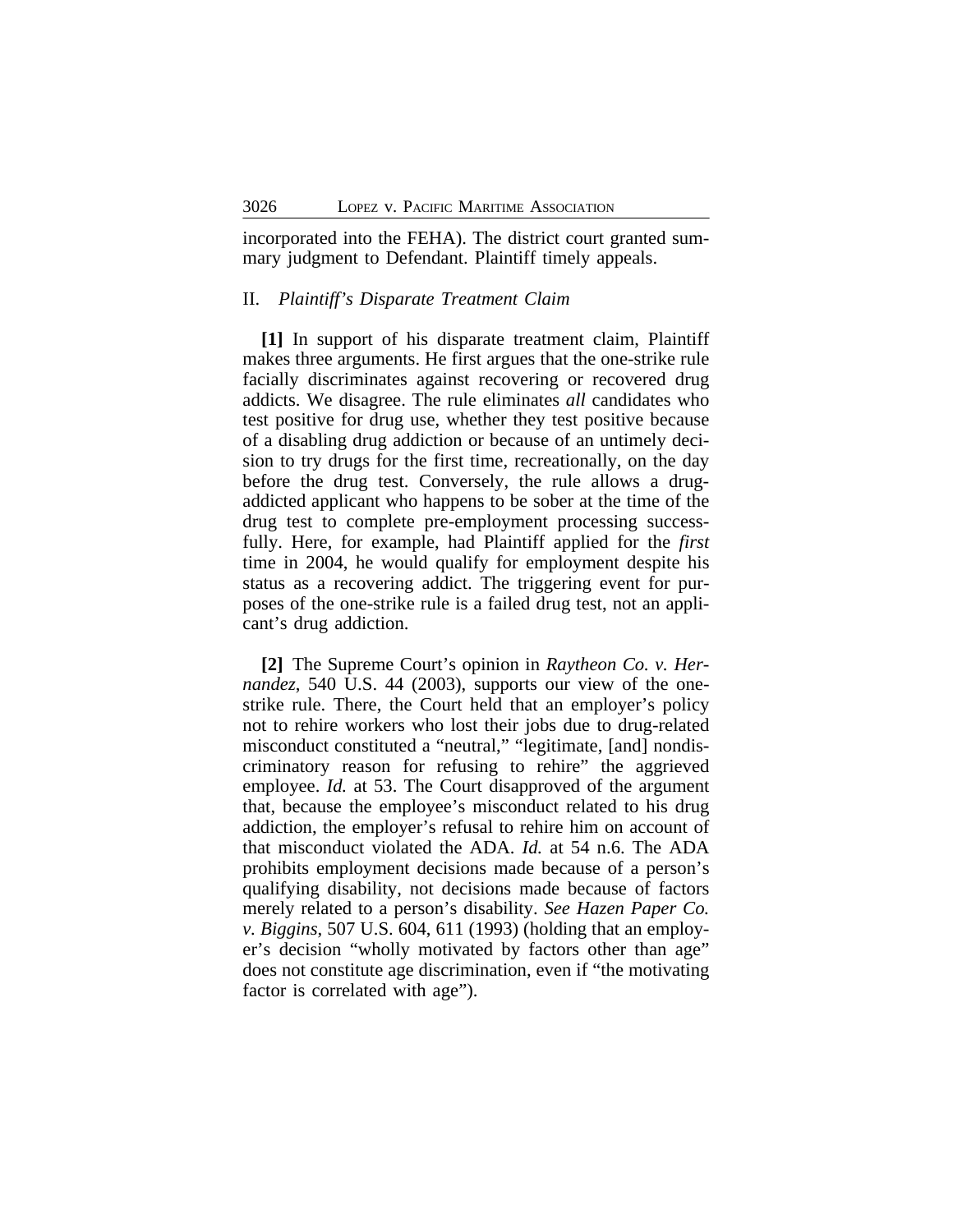Second, Plaintiff alleges that Defendant adopted the onestrike rule intentionally to exclude recovering and recovered drug addicts from its work force. The record belies that allegation. Before the adoption of the one-strike rule, the longshore industry suffered numerous serious accidents and injuries, including several fatalities. Defendant attributed those accidents in part to a culture that accepted the use of drugs and alcohol in the workplace. Defendant thought that it could reduce such accidents by eliminating applicants who might be more likely to use drugs or alcohol at work.

With the support of the union that represented the longshore workers, Defendant began administering drug tests to new applicants. Defendant decided to make the disqualification of applicants who tested positive permanent because it thought that applicants who could not abstain from using an illegal drug, even after receiving advance notice of an upcoming drug test, showed less responsibility and less interest in the job than applicants who passed the drug test. Thus, Defendant's reasons for rejecting applicants who test positive did not include a calculation that an applicant might test positive because of a drug addiction, rather than because of recreational use.

**[3]** In short, nothing about the history of the one-strike rule leads us to conclude that Defendant adopted the rule with a discriminatory purpose. The ADA and the FEHA protect people who are recovering or who have recovered from a drug addiction; they do not protect people who are using illegal drugs when they apply for a job. It was lawful for Defendant to eliminate applicants who were using drugs when they applied to be longshore workers. It was likewise lawful for Defendant to disqualify those applicants permanently. Nothing in the record suggests that Defendant targeted or attempted to target recovered drug addicts, as distinct from recreational users.

**[4]** Finally, Plaintiff argues that the district court improperly granted summary judgment because Defendant learned of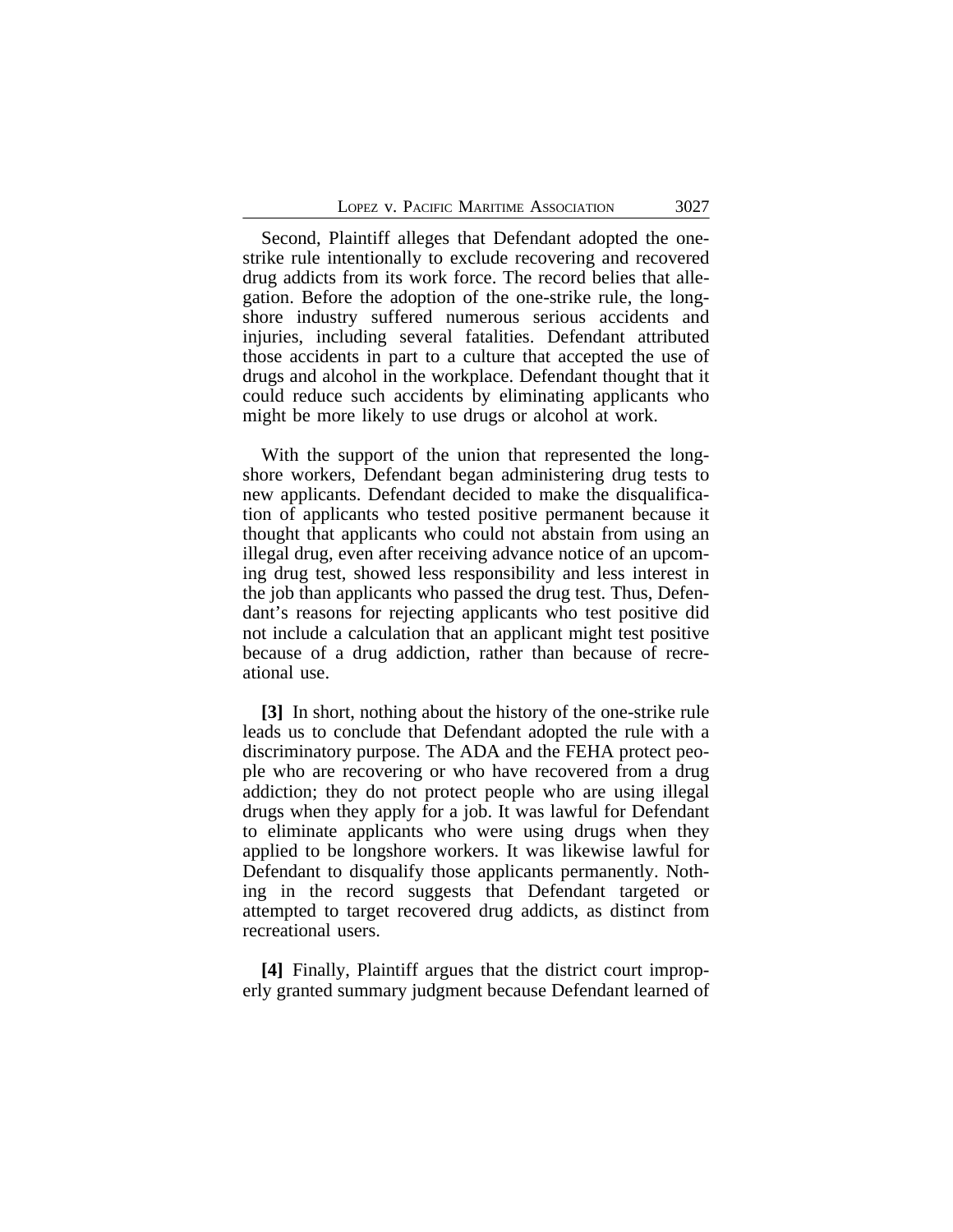Plaintiff's drug addiction shortly after disqualifying him. We fail to see how Plaintiff's attempt to inform Defendant of his status *after* Defendant disqualified him has any bearing on whether Defendant decided to disqualify Plaintiff *because of* his protected status. *See Raytheon*, 540 U.S. at 54 n.7 ("If [the employer] were truly unaware that . . . a disability existed, it would be impossible for her hiring decision to have been based, even in part, on [the employee's] disability. And, if no part of the hiring decision turned on [the employee's] status as disabled, he cannot, *ipso facto*, have been subject to disparate treatment."); *Brundage v. Hahn*, 66 Cal. Rptr. 2d 830, 836 (Ct. App. 1997) (affirming summary judgment on an employee's ADA and FEHA disparate treatment claims because the employer could not have discriminated on the basis of a disability of which it did not know).

Plaintiff attempts to rely on our opinion in *Hernandez v. Hughes Missile Systems Co.*, 362 F.3d 564 (9th Cir. 2004), to show that he has raised a genuine issue of material fact with respect to his disparate treatment claim. But the facts in *Hernandez* clearly distinguish it from the circumstances here. In *Hernandez*, an employer fired an employee for failing to pass his drug test. *Id.* at 566. The employee later became sober and reapplied. Unlike in this case, the employee included with his new application a letter from his Alcoholics Anonymous sponsor that informed the employer of the employee's "steady and consistent progress in his recovery from [his] disease." *Id.* That piece of evidence was crucial because, even though the employer claimed that it had not read the letter, a reasonable juror could have found that it did. *Id.* at 566-67. Consequently, we reversed summary judgment because "a reasonable jury could determine that [the employer] refused to rehire [the employee] because of his past record of addiction and not because of a company rule barring re-hire of previously terminated employees." *Id.* at 570.

**[5]** Plaintiff has no such evidence. His letter informing Defendant of his drug addiction came only *after* Defendant's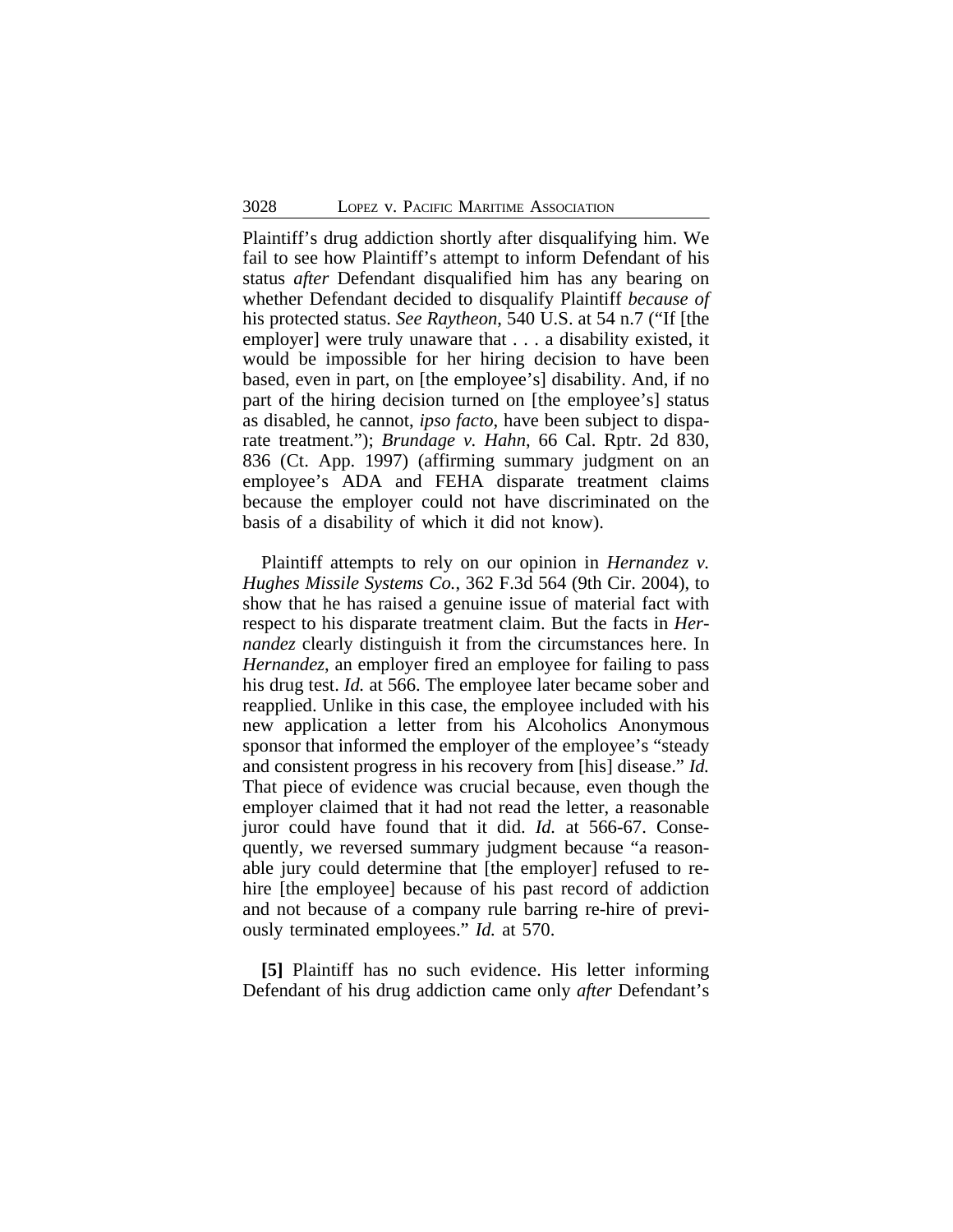decision to disqualify him from further processing. Accordingly, Plaintiff's disparate treatment claim fails because there is no evidence in this record that Defendant disqualified him because of his protected status.

#### III. *Plaintiff's Disparate Impact Claim*

Plaintiff's disparate impact claim also fails. He argues that the one-strike rule disparately affects recovering drug addicts by eliminating anyone who previously tested positive for drug use. But he offers only the bald assertion that this result *must* be so. We disagree because, as we have noted, the rule does not *necessarily* screen out recovering drug addicts disproportionately.

**[6]** To create a genuine issue of fact, Plaintiff must have produced evidence from which a fact-finder reasonably could conclude that the one-strike rule results in fewer recovered drug addicts in Defendant's employ, as compared to the number of qualified recovered drug addicts in the relevant labor market. *See Hazelwood Sch. Dist. v. United States*, 433 U.S. 299, 308 (1977) (comparing the racial composition of the employer's work force to the racial composition of the qualified work force in the relevant labor market). The record contains neither statistical nor anecdotal evidence to that effect.

Plaintiff did present to the district court an affidavit from a forensic economist. The economist concluded that Plaintiff had a viable disparate impact claim**<sup>2</sup>** because, after "[c]omparing the selection rate of the whole population [of longshore worker applicants] (48%) versus the population of the 'protected group' (0%)," she found it "evident that [the one-strike rule] is in violation of the 80% Rule." *See* 29

<sup>&</sup>lt;sup>2</sup>We assume, without deciding, that the economist's affidavit includes some admissible evidence, while noting that it contains a legal conclusion. *See Sullivan v. Dollar Tree Stores, Inc.*, 623 F.3d 770, 777 (9th Cir. 2010) ("Pure legal conclusions are not admissible as factual findings.").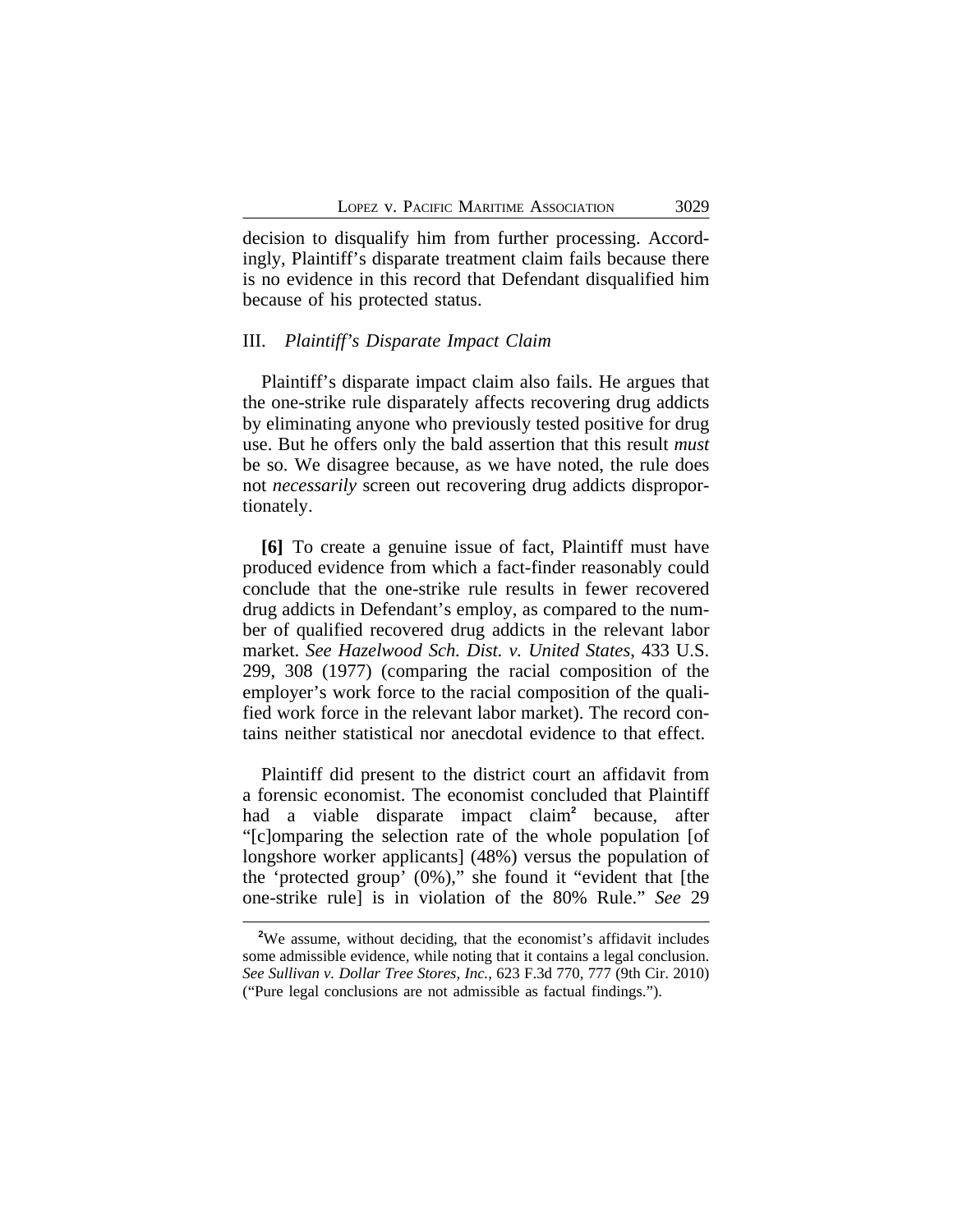C.F.R. § 1607.4(D) (1984) ("A selection rate for any race, sex, or ethnic group which is less than [eighty percent] of the rate for the group with the highest rate will generally be regarded by the Federal enforcement agencies as evidence of adverse impact, while a greater than four-fifths rate will generally not be regarded by Federal enforcement agencies as evidence of adverse impact.").

**[7]** Although the economist did not define the "protected group," she appears to have made the same mistake as Plaintiff. The correctly defined "protected group" for purposes of the ADA and the FEHA is recovered drug addicts. It does not matter whether such individuals applied to Defendant previously. If the number of recovered addicts in Defendant's workforce roughly reflects the number of recovered addicts in the relevant labor market, then Defendant has not broken the law under Plaintiff's theory. By defining the "protected group" as the number of recovered drug addicts *who previously applied to Defendant and were rejected because they failed a drug test*, Plaintiff and his expert assume their own conclusion. Although Defendant will never hire those people and thus their selection rate always will be zero, we still do not know how many recovered drug addicts Defendant hires versus how many recovered drug addicts it turns away, nor do we know how many of those turned away are not drug addicts, recovering or otherwise.

**[8]** Plaintiff complains that our standard places an unfair burden on him because he has no way to know how many recovering or recovered drug addicts Defendant has disqualified. Neither can he determine the proportion of recovering or recovered drug addicts in the relevant labor market because, he argues, state law prevents him from inquiring into a person's history of drug abuse. We recognize the challenge involved in bringing a disparate impact claim of this kind, but both logic and precedent require him to produce *some* evidence that tends to show that the one-strike rule excludes recovering or recovered drug addicts disproportionately.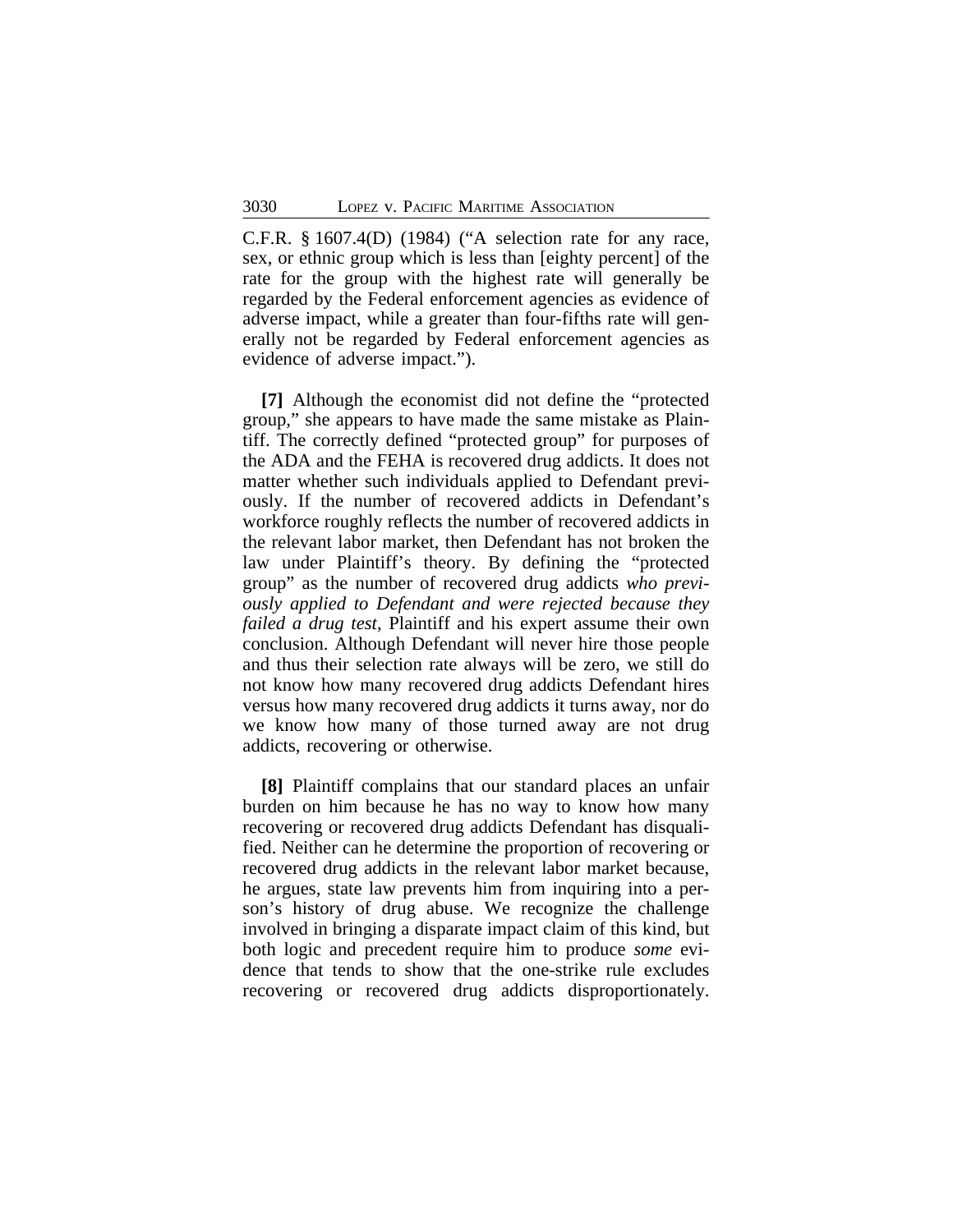Plaintiff introduced no such evidence. At the summary judgment stage, a party no longer can rely on allegations alone, however plausible they may be. *Berger v. City of Seattle*, 569 F.3d 1029, 1077-78 (9th Cir. 2009) (en banc). Because the record contains no evidence supporting an essential element of Plaintiff's disparate impact claim, we must affirm the summary judgment on that claim.

### IV. *Conclusion*

We recognize that the one-strike rule imposes a harsh penalty on applicants who test positive for drug use. As Defendant candidly concedes, many people question the rule's reasonableness in light of the fact that many people who use drugs later rehabilitate themselves, as Plaintiff exemplifies. But unreasonable rules do not necessarily violate the ADA or the FEHA. Because Plaintiff failed to establish that Defendant intentionally discriminated against him on the basis of his protected status or that the one-strike rule disparately affects recovered drug addicts, we affirm the summary judgment in favor of Defendant.

## AFFIRMED.

PREGERSON, Circuit Judge, concurring in part and dissenting in part:

I agree with the majority's conclusion that the district court did not err in granting summary judgment to Defendant on Lopez's disparate treatment claim. But, I disagree with the majority's decision to foreclose Lopez's disparate impact claim, and I would allow that claim to proceed for the following reasons:

Lopez contends that lifetime bans for drug test failures are per se violations of the ADA because they invariably exclude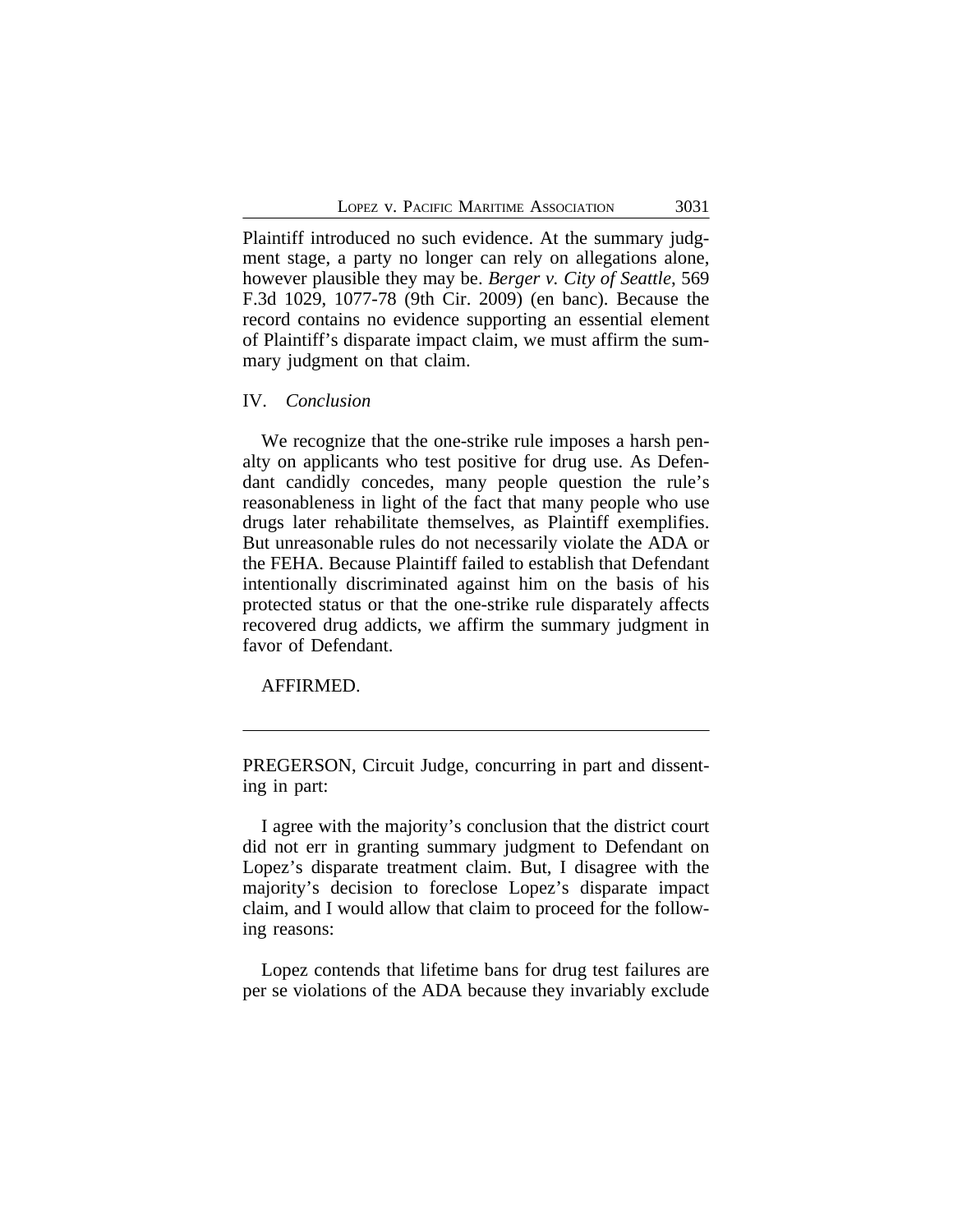certain protected individuals from employment based on *past* behavior.**<sup>1</sup>** Employers may not reject an applicant because the applicant was previously addicted to drugs. *See Hernandez v. Hughes Missile Sys. Co.*, 362 F.3d 564, 568 (9th Cir. 2004). Yet Lopez contends this is exactly what the Pacific Maritime Association's ("PMA") lifetime hiring ban does. To support his contention, Lopez offered expert testimony that drug addicts are disproportionately affected by the lifetime ban. In addition, he showed that at least twenty-seven individuals were subjected to the ban during roughly the same period he was. Because the identities of those individuals are protected, the court does not know which, if any, of them were drug addicts rather than casual users, or which of the addicts, if any, were later rehabilitated. It is clear, however, that a significant number of individuals were impacted by the ban. It is also reasonable to infer that at least some of those individuals, like Lopez, were at one time addicted to drugs, but after participating in a drug rehabilitation program, were able to overcome their addiction. Viewing the evidence in the light most favorable to the Plaintiff, and making all reasonable inferences in his favor, *Snead v. Metro. Prop. & Cas. Ins. Co.*, 237 F.3d 1080, 1087 (9th Cir. 2001), Lopez has put forward sufficient evidence to establish a prima facie case of adverse impact on the protected class.

Moreover, the district court erred in requiring statistical evidence to support Lopez's disparate impact claim. While statistical evidence is generally required to show disparate impact under, for example, the Age Discrimination in Employment Act,<sup>2</sup> such evidence is not required for similar claims under the ADA:

<sup>&</sup>lt;sup>1</sup>This is distinct from either current drug use or workplace misconduct, both of which employers may lawfully penalize. *See, e.g.*, Amy L. Hennen, *Protecting Addicts in the Employment Arena: Charting a Course Toward Tolerance*, 15 Law & Ineq. 157, 172-74 (1997).

**<sup>2</sup>** *See Pottenger v. Potlatch Corp.*, 329 F.3d 740, 749 (9th Cir. 2003).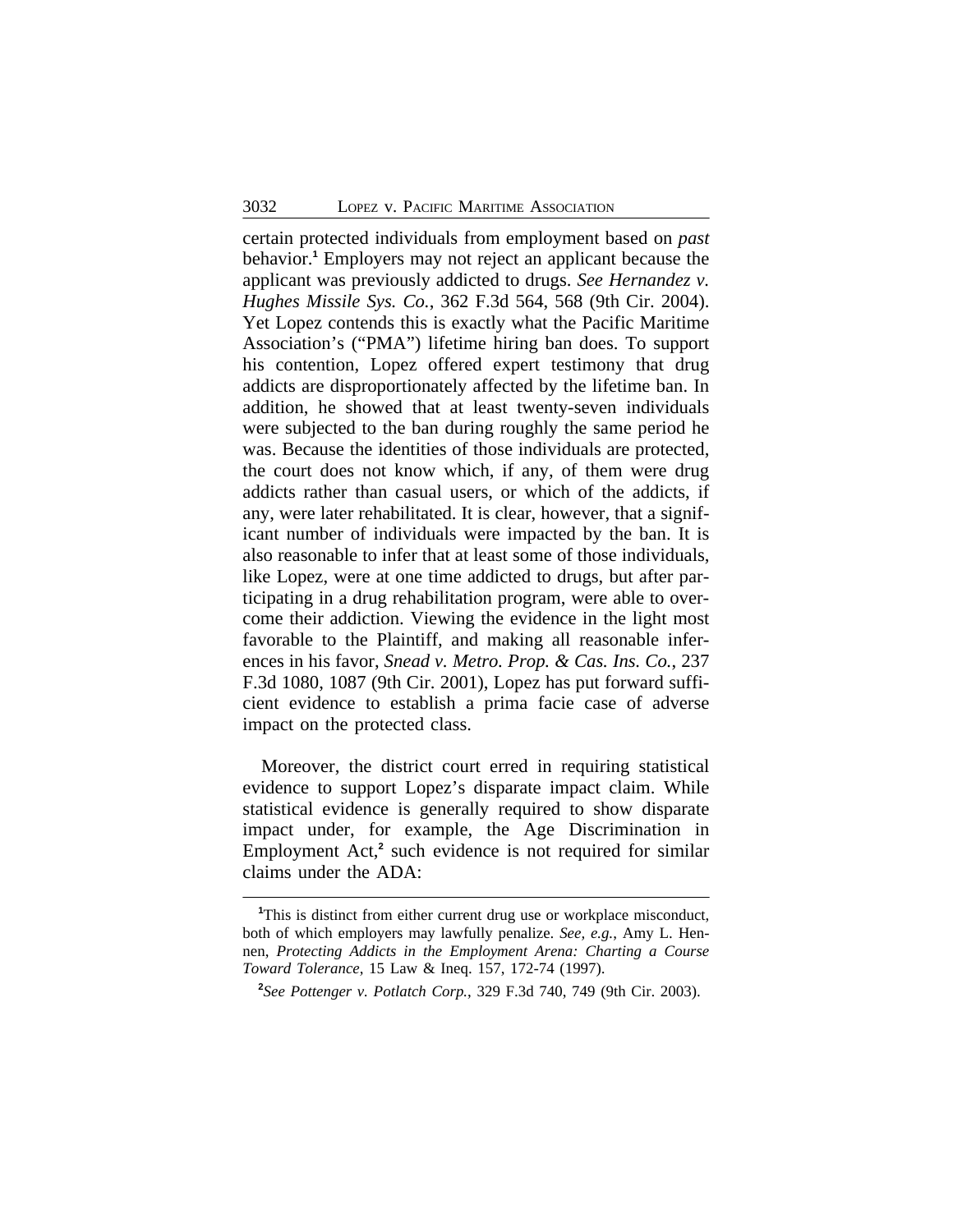It is not necessary to make statistical comparisons between a group of people with disabilities and people who are not disabled to show that a person with a disability is screened out by a selection standard. Disabilities vary so much that it is difficult, if not impossible, to make general determinations about the effect of various standards, criteria and procedures on "people with disabilities." Often, there may be little or no statistical data to measure the impact of a procedure on any "class" of people with a particular disability compared to people without disabilities.

Barbara T. Lindemann & Paul Grossman, *Employment Discrimination Law* 953 (C. Geoffrey Weirich ed., 4th ed. 2007) (quoting EEOC, *Technical Assistance Manual* § 4.3 (1992)).

Furthermore, it is manifestly unreasonable to require statistical data regarding the number of recovering addicts either hired by an employer or screened out by the test. These figures are not kept by employers, and indeed such data likely could not be lawfully acquired. Moreover, recovering addicts are unlikely to identify themselves to employers, or to a plaintiff's investigator in a lawsuit such as this, even if asked. One of the primary limitations suffered by individuals recovering from addiction is the continuing stigma associated with their prior drug and alcohol use.**<sup>3</sup>** It is not an accident that nearly every 12-step support group includes the word "anonymous" in its name. Thus, statistical evidence on recovering addicts is not practically available. It follows that if we are to give effect to the statute's express protection of individuals recovering from drug and alcohol addictions, we must, at the summary judgment stage, liberally construe any evidence suggesting an adverse impact on those individuals.

**<sup>3</sup>** *See* Brief of the Betty Ford Center, et al. as Amici Curiae Supporting Respondent, *Raytheon v. Hernandez*, 540 U.S. 44 (2003) (No. 02-749), 2003 WL 21649671 at \*21-22.